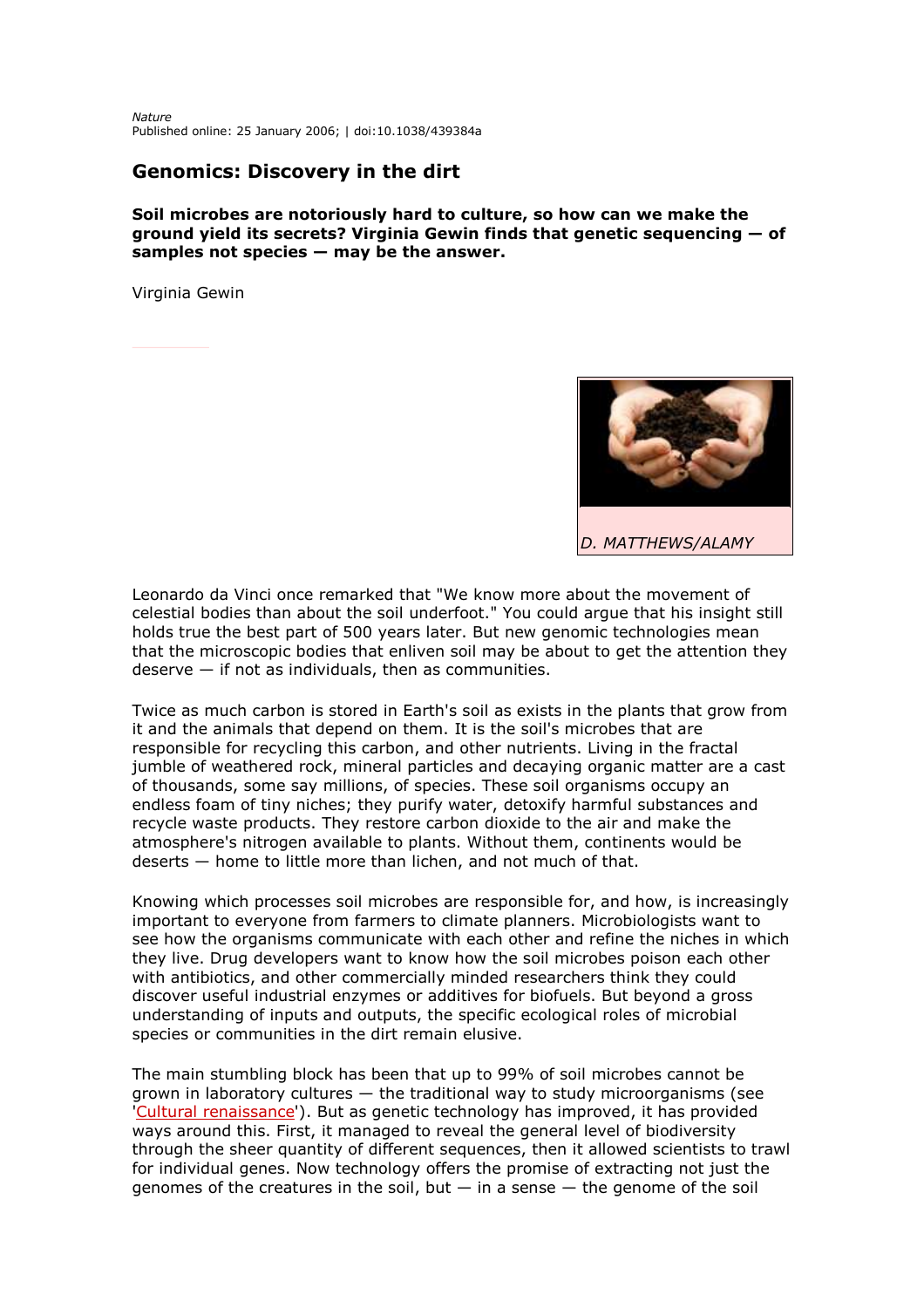itself.

**Once the diversity of the microbial world is catalogued, it will make astronomy look like a pitiful science. — Julian Davies** 

The physical, chemical and biological complexity of the soil make this sort of study a daunting prospect, even for a hugely ambitious gene-sequencer such as Craig Venter. Following his work on the human genome, Venter has been using the sequencing muscle of his institutes to look at samples from seas around the world. But soil's greater complexity makes it the ultimate challenge for such studies, and arguably the biggest open frontier in biology today.

Julian Davies, a pioneer of soil genomics at the University of British Columbia in Canada, thinks that finding out what is really going on in the soil will turn our world upside down — making that below us more wonderful than that above. "Once the diversity of the microbial world is catalogued," says Davies, "it will make astronomy look like a pitiful science."

The full extent of this diversity is still up for debate. But its magnitude was suggested 20 years ago by Norman Pace, a microbiologist currently at the University of Colorado, Boulder. Pace adapted techniques that Carl Woese, a microbiologist at the University of Illinois at Urbana-Champaign, had used to probe the genetic relationships between all living things. Woese's work reclassified the microbial world using variations in the sequence of a highly conserved RNA molecule; Pace applied his technique to DNA taken from the environment.

Although Pace's studies excelled at revealing the diversity in soil, they were less good at suggesting what that diversity did. "We knew enough to know that we were ignorant about most of the organisms, but we still couldn't get our hands on them," says Jo Handelsman, a plant pathologist at the University of Wisconsin, Madison.

The problem was partly solved as researchers refined methods for taking genes from the vast number of organisms they couldn't culture and inserting them into lab workhorses such as *Escherichia coli* — allowing analysis of particular genes and functions. Handelsman dubbed these studies of DNA from uncultured organisms 'metagenomics', and was one of the first to take advantage of it.

Because many antibiotics have been derived from soil microbes that do grow in cultures, such drugs were an obvious thing to look for in those that do not. So far, Handelsman and her collaborators have turned up antibiotics called turbomycin A and B (ref.  $\underline{1}$ ), and Davies has discovered one he named terragine<sup>2</sup>. Companies were swiftly set up to capitalize on the promise of 'functional screens' for possible antibiotics or industrial compounds; they included Diversa, based in San Diego, California, and TerraGen Discovery — now part of Cubist Pharmaceuticals in Lexington, Massachusetts.

But none of the dozen or so compounds found through metagenomic studies of soil seems set to be useful. Davies, who founded TerraGen in 1996, resignedly describes the situation as "rather disappointing". One of the problems is that the screens ignore a lot of the soil's natural diversity; genes from many of the microbes may simply not be expressed when cloned into *E. coli*. In fact, terragine is one of them: it was isolated from genes inserted into recombinant streptomycetes.

### **The utility of resistance**

Although the search continues for new antibiotics, using metagenomics to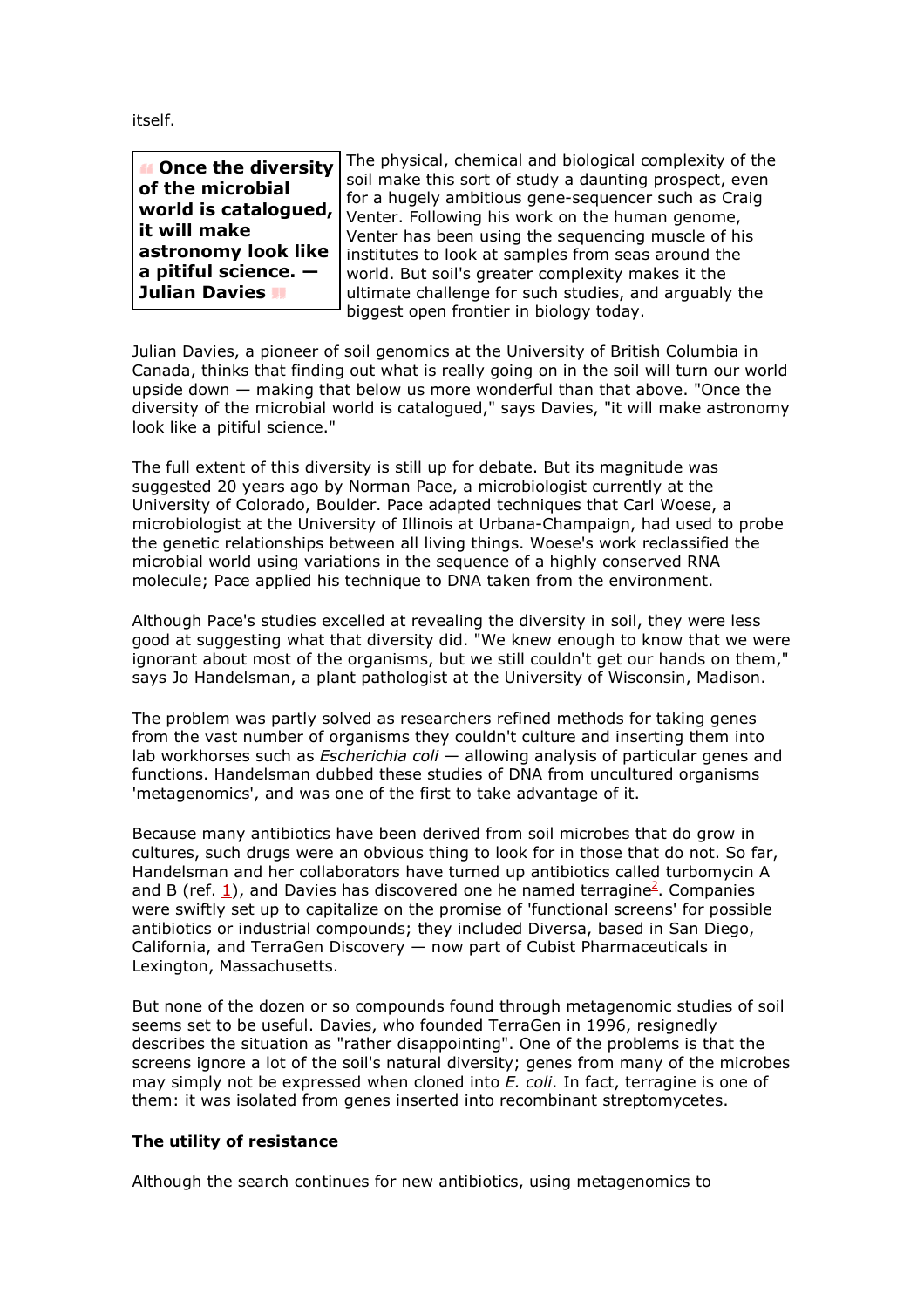understand soil's role in antibiotic resistance holds perhaps greater promise. Indeed, Davies has a theory that antibiotics evolved as signalling molecules that drove the development of sensing and evasion strategies in microbes. The idea is gaining popularity and leading to exciting links between environmental and medical microbiology. Recent work by Gerard Wright, a microbiologist at McMaster University in Ontario, demonstrates that soil microbes have amassed a bevy of tactics to elude the onslaught of antibiotics. On average, every one of 480 strains of *Streptomyces* that Wright harvested from soils across Canada was able to survive 7 or 8 of the 21 antibiotics presented to it  $-$  to many of which it had probably never been exposed<sup>3</sup>. Tracing genes for antibiotic resistance is an area that is ripe for study by metagenomics, enthuses Handelsman.

The search for enzymes to improve the specificity, efficiency and sustainability of industrial reactions has already had some success. In one desert soil sample, researchers at Diversa unearthed more than 100 enzymes that cut up esters and lipids for use in such reactions. With only 200 esterase enzymes known before this work, discovering half as many again is no small accomplishment. For the past five years, Diversa has turned its attention to developing products, but many sit stuck in a bottleneck of government regulations, as approval processes can take several years to navigate.



*AP PHOTO/M. HOUSTON*

Of course, the functions of genes found in soil do not have to be commercially useful in order to be ecologically enlightening. In simpler environments, such as the sea, metagenomic studies have yielded remarkable discoveries — for example, microbes that make use of sunlight without the benefit of chlorophyll. These organisms are no marginal oddity, having recently been shown to account for 13% of the microbes in the shallow parts of the ocean<sup>4</sup>.

Soil ecologists may be envious of such a breakthrough in marine systems, but recent findings suggest that soil's secrets may not remain hidden much longer. Christa Schleper is a microbial ecologist at the University of Bergen, Norway, with a laboratory that produces libraries of large DNA fragments. She recently discovered that some of the oxidation of ammonia that goes on in the soil is being carried out by genes that come not from bacteria, but from archaea. The archaea were established as a separate kingdom of life by Woese, and until recently they were seen as being of ecological importance only in marginal and extreme environments.Now they are being discovered playing mainstream roles. Schleper's archaea findings $5.6$  are already causing scientists to reexamine the nitrogen cycle  $$ the conversion of nitrogen to and from forms needed by plants and animals.

The success of studies such as Schleper's will not only spur work on as-yetuncultured organisms, but also generate hypotheses about community dynamics and functions. Schleper notes that soil contains a lot of archaea, but that in moderate environments they are much less diverse than the bacteria they live alongside. So, did they always inhabit moderate environments, being overrun at a later point by more diverse bacteria? Or did they invade, and if so, how did they acquire their niche?

## **Nitty gritty**

"We need more studies of the genes discovered by functional screens" in order to take such work further, says Rolf Daniel, a microbiologist at the Georg-August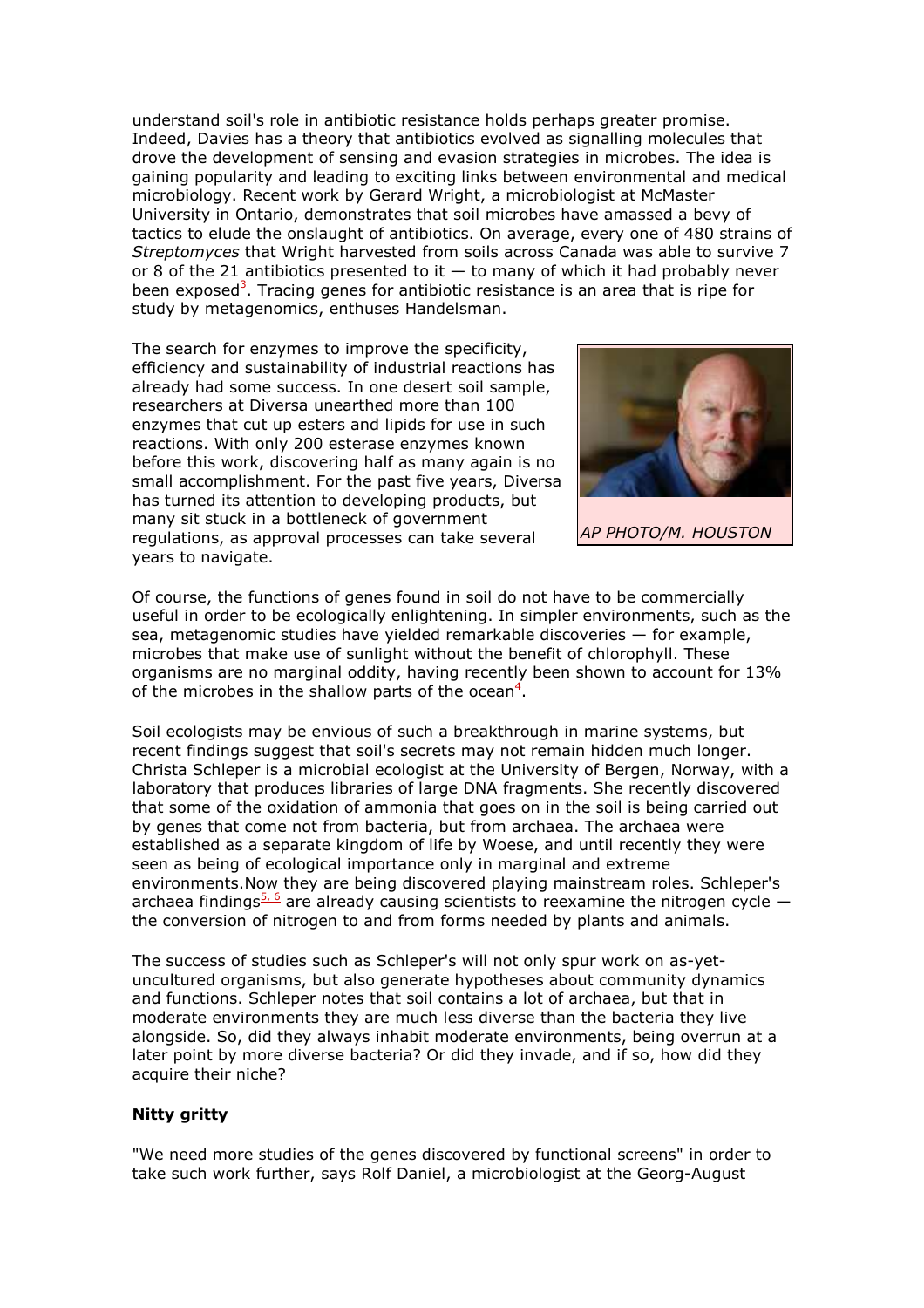University in Göttingen, Germany. "Massive sequencing efforts are the starting point." Instead of cloning genes into bacteria and then studying the proteins that are expressed, large-scale sequencing allows scientists to analyse the genes directly, comparing their sequences with those of genes of known function. Ecology groups in the United States and Europe are trying to piece together the funding necessary for such sequencing capacity.

This is where Venter comes in. He plans to use the 'shotgun' sequencing technique — in which all the DNA in a sample is cut into small fragments, sequenced and then pieced together — to create a genetic inventory of the planet. In 2004, he produced a paper that sequenced the DNA in a sample of the Sargasso Sea: it yielded 1.2 million new genes and evidence for 148 new species<sup> $2$ </sup>. In addition to the marine samples taken as part of his *Beagle*-emulating voyages aboard the *Sorcerer II*, Venter is also taking soil samples. Soil searchers have greeted this sally on to indeed, into — their turf with a degree of scepticism and even jealousy. Only a handful of soil labs are funded well enough to construct metagenomic libraries like Schleper's, whereas the various institutes he has set up make Venter a one-man superpower in sequencing terms. Eugene Madsen, a microbial ecologist at Cornell University in Ithaca, New York, grudgingly agrees that Venter's enormous sequencing ability will probably be good for the research community. But he wonders whether Venter will end up with anything more than a hodgepodge of random sequences.

**The soil work is like trying to assemble 40,000 human genomes simultaneously. — Craig Venter** 

Venter freely admits that, compared with the clear waters of the Sargasso Sea, soils are proving a challenge. Sea water is well mixed and unstructured. You can take as much of it as you want — the Sargasso work took 200 litres — remove the DNA, sequence it, and come up with a pretty good picture of what was there and in what proportions. The diversity in soils means that sequencing a sample of more than a gram is overly ambitious, and this in turn means that the DNA

from that gram needs to be amplified before it can be shotgunned. Venter concedes that this can create artefacts unless care is taken, and his Sargasso Sea work has been faulted for sequencing sample contaminants.

## **The whole truth**

The focus of research need not be on single genes. Putting together individual microbial genomes from the jumble of library sequences is an obvious goal  $-$  albeit one that is as yet out of reach for samples that contain thousands of species. The most complicated system attempted so far was a community consisting of a handful of microbe species that lived in the extremely acidic waters draining from an old iron mine<sup>8</sup>. Even in this case, the genomes of just two species have been mostly completed, but the work is seen as a major step towards the ultimate goal of determining the ecological role of community members.

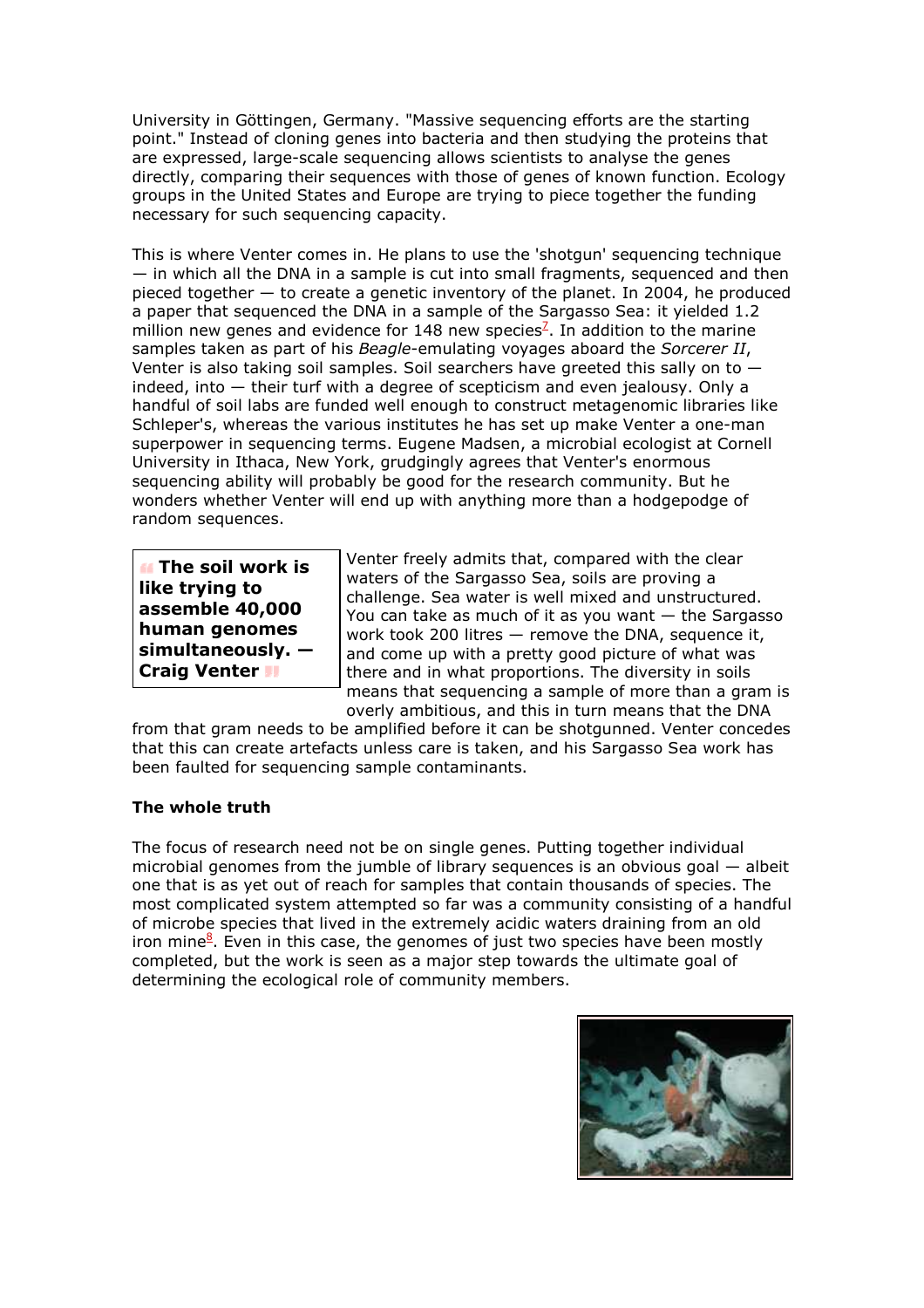"Assembling genomes from the environment is a far more complicated task than the human genome," Venter says. Producing the sequence of a human's 3 billion base pairs required enough shotgunned snippets of DNA to cover the whole genome five to eight times over. "The soil work is like trying to assemble 40,000 human genomes simultaneously with only one-half to one-quarter of the sequencing coverage." Handelsman



*C. SMITH/UNIVERSITY OF HAWAII*

estimates that getting enough coverage to assemble the genomes of the species in 1 gram of soil would mean sequencing 250 billion base pairs; Venter shotgunned just 1 billion base pairs for the Sargasso Sea paper.

Schleper has constructed three libraries in total, covering 3 billion base pairs of DNA from just two different soil samples, a sandy ecosystem and a mixed forest soil, but hasn't sequenced them. She welcomes help doing the high-throughput work. "The interesting biology is interpreting and looking through it," she notes.

Even with all the sequencing power that money can buy, stitching together genomes of thousands of species is difficult owing to the plentiful horizontal transfer of genes. According to Jonathan Eisen, a genomicist at The Institute for Genome Research in Rockville, Maryland, the largest number of complete genomes so far assembled from a mixed DNA sample is just two: a study he was involved in managed to disentangle the genomes of a *Wolbachia* symbiont and its *Drosophila melanogaster* host. Eisen stresses that even that was not easy.

To Schleper and others, however, the assembly of whole genomes is not necessarily an appropriate goal. Given the enormous amount of genetic exchange among microbes, treating the soil itself as an organism may be more valid. This is the approach used in a recent collaboration between Diversa and the US Department of Energy's Joint Genome Institute at Walnut Creek, California. The researchers put fragmentary sequences from their data into categories or 'bins' based on the metabolism they represent, rather than the gene or organism. They compared the microbial communities in an agricultural soil with samples from sea water and with microbes from ocean-floor sediments recovered from sites where dead whales have decomposed. The comparisons showed that even incomplete DNA could characterize an environment and suggest ecological roles within it.

Whether or not individual genomes are pieced together, there is no doubt that the sequencing of soil genomes will be fertile ground for hypotheses about how microbial communities drive the ecological processes of a region. At the moment, says George Kowalchuk, a microbial ecologist at the Netherlands Institute of Ecology in Heteren, "even if you have the entire community genome, you're still far from predicting how it works." But at least we are heading in the right direction.

"I think this is an area that will have far greater impact on science than sequencing the human genome," says Venter. Not everyone might want to go quite that far, but Schleper is happy to insist: "This is really a new era in microbial ecology."

### **Virginia Gewin is a freelance science writer based in Portland, Oregon.**

*Article brought to you by: Nature*